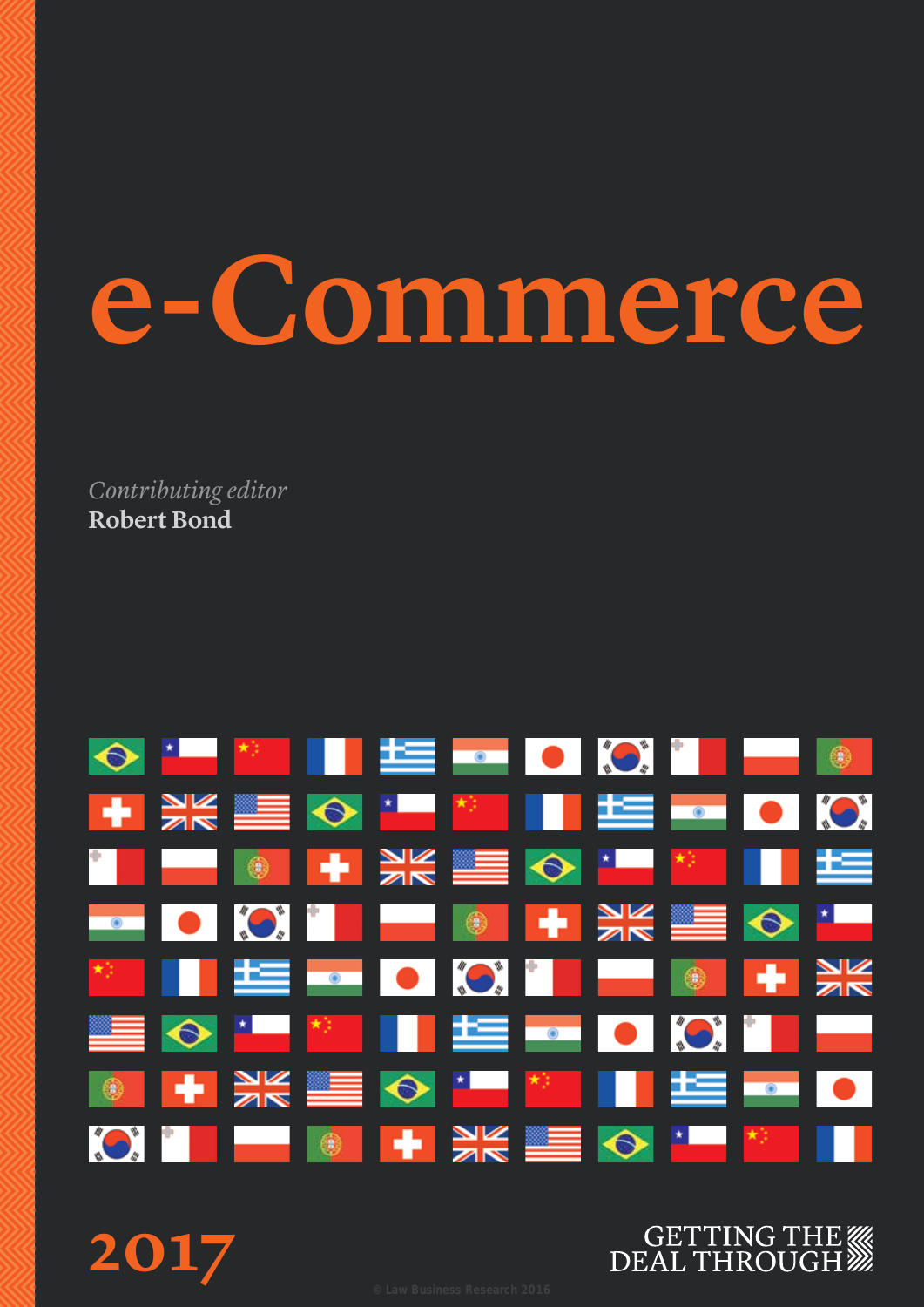# GETTING THE WE DEAL THROUGH

# **e-Commerce 2017**

# *Contributing editor* **Robert Bond Charles Russell Speechlys**

Publisher Gideon Roberton gideon.roberton@lbresearch.com

Subscriptions Sophie Pallier subscriptions@gettingthedealthrough.com

Senior business development managers Alan Lee alan.lee@gettingthedealthrough.com

Adam Sargent adam.sargent@gettingthedealthrough.com

Dan White dan.white@gettingthedealthrough.com



Published by Law Business Research Ltd 87 Lancaster Road London, W11 1QQ, UK Tel: +44 20 3708 4199 Fax: +44 20 7229 6910

© Law Business Research Ltd 2016 No photocopying without a CLA licence. First published 2ooo Thirteenth edition ISSN 1473-oo65

The information provided in this publication is general and may not apply in a specific situation. Legal advice should always be sought before taking any legal action based on the information provided. This information is not intended to create, nor does receipt of it constitute, a lawyer–client relationship. The publishers and authors accept no responsibility for any acts or omissions contained herein. Although the information provided is accurate as of July 2016, be advised that this is a developing area.

Printed and distributed by Encompass Print Solutions Tel: 0844 2480 112



© Law Business Research 2016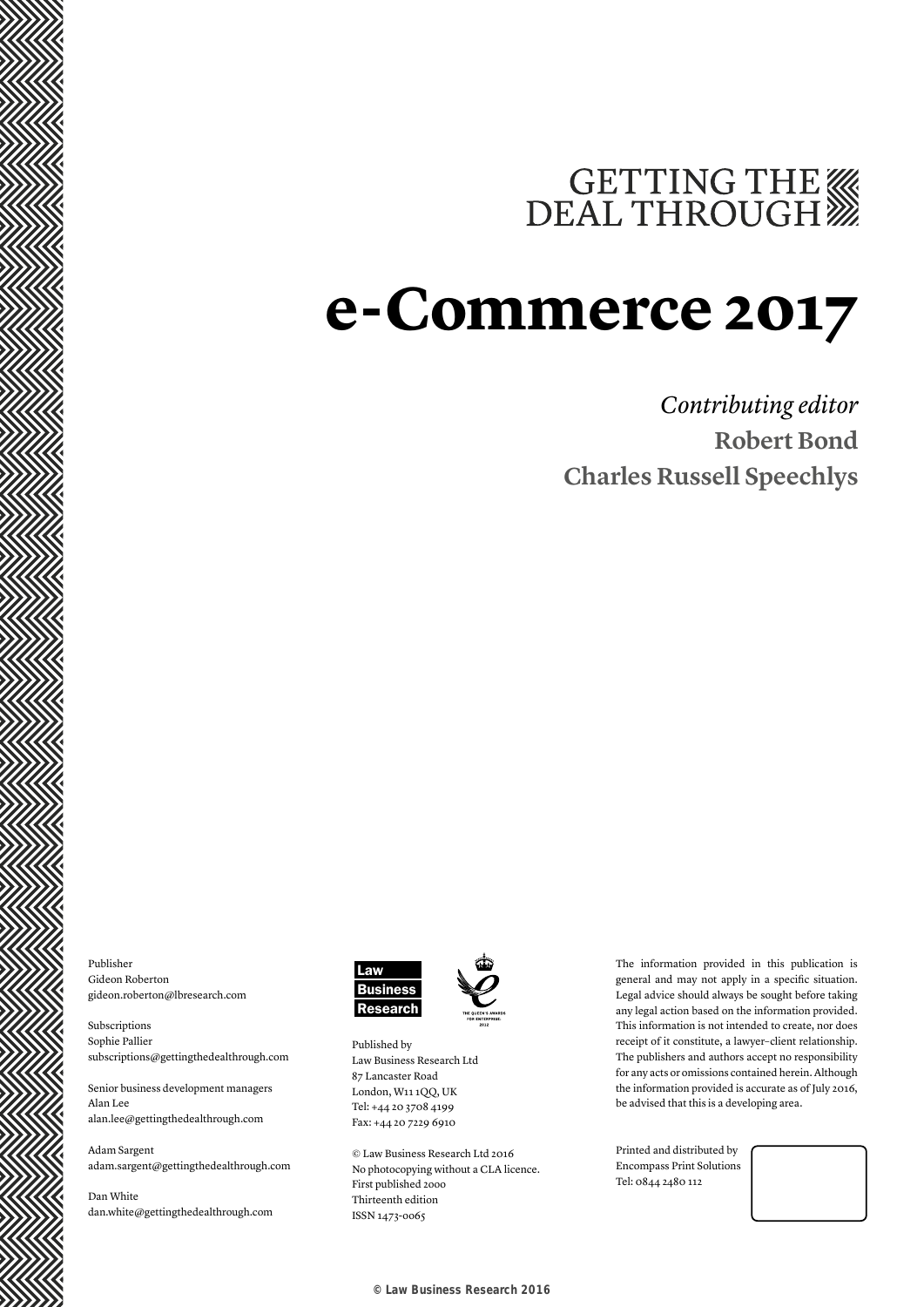### **CONTENTS**

| The growth of outsourced solutions in data protection                                  | 5  | Korea                                                                 | 55  |
|----------------------------------------------------------------------------------------|----|-----------------------------------------------------------------------|-----|
| Janine Regan<br>Charles Russell Speechlys                                              |    | Kwang-Wook Lee, Keun Woo Lee and Jason Sangoh Jeon<br>Yoon & Yang LLC |     |
| Brazil                                                                                 | 7  | Malta                                                                 | 61  |
| Raphael de Cunto, Pedro Paulo Barradas Barata and                                      |    | Olga Finkel                                                           |     |
| Beatriz Landi Laterza Figueiredo<br>Pinheiro Neto Advogados                            |    | <b>WH Partners</b>                                                    |     |
|                                                                                        |    | Poland                                                                | 69  |
| Chile                                                                                  | 13 | Robert Małecki                                                        |     |
| Claudio Magliona, Nicolás Yuraszeck and Carlos Araya<br>García Magliona y Cía Abogados |    | Małecki Pluta Dorywalski i Wspólnicy Spk                              |     |
|                                                                                        |    | Portugal                                                              | 75  |
| China                                                                                  | 19 | <b>Leonor Chastre</b>                                                 |     |
| Jihong Chen<br>Zhong Lun Law Firm                                                      |    | Cuatrecasas, Gonçalves Pereira                                        |     |
|                                                                                        |    | Switzerland                                                           | 82  |
| <b>France</b>                                                                          | 26 | Lukas Morscher and Kaj Seidl-Nussbaumer                               |     |
| <b>Bradley Joslove</b><br>Franklin                                                     |    | Lenz & Staehelin                                                      |     |
|                                                                                        |    | <b>United Kingdom</b>                                                 | 90  |
| Greece                                                                                 | 35 | <b>Robert Bond</b>                                                    |     |
| Dina Th Kouvelou and Nikos Th Nikolinakos<br>Nikolinakos - Lardas & Partners LLP       |    | Charles Russell Speechlys                                             |     |
|                                                                                        |    | <b>United States</b>                                                  | 100 |
| India                                                                                  | 42 | Gregg Kirchhoefer, P Daniel Bond and Shannon Yavorsky                 |     |
| Hardeep Sachdeva, Sunila Awasthi and Rachit Bahl<br><b>AZB &amp; Partners</b>          |    | Kirkland & Ellis LLP                                                  |     |
| Japan                                                                                  | 49 |                                                                       |     |
| Kozo Yabe and Takeshi Kanda                                                            |    |                                                                       |     |
| Yuasa and Hara                                                                         |    |                                                                       |     |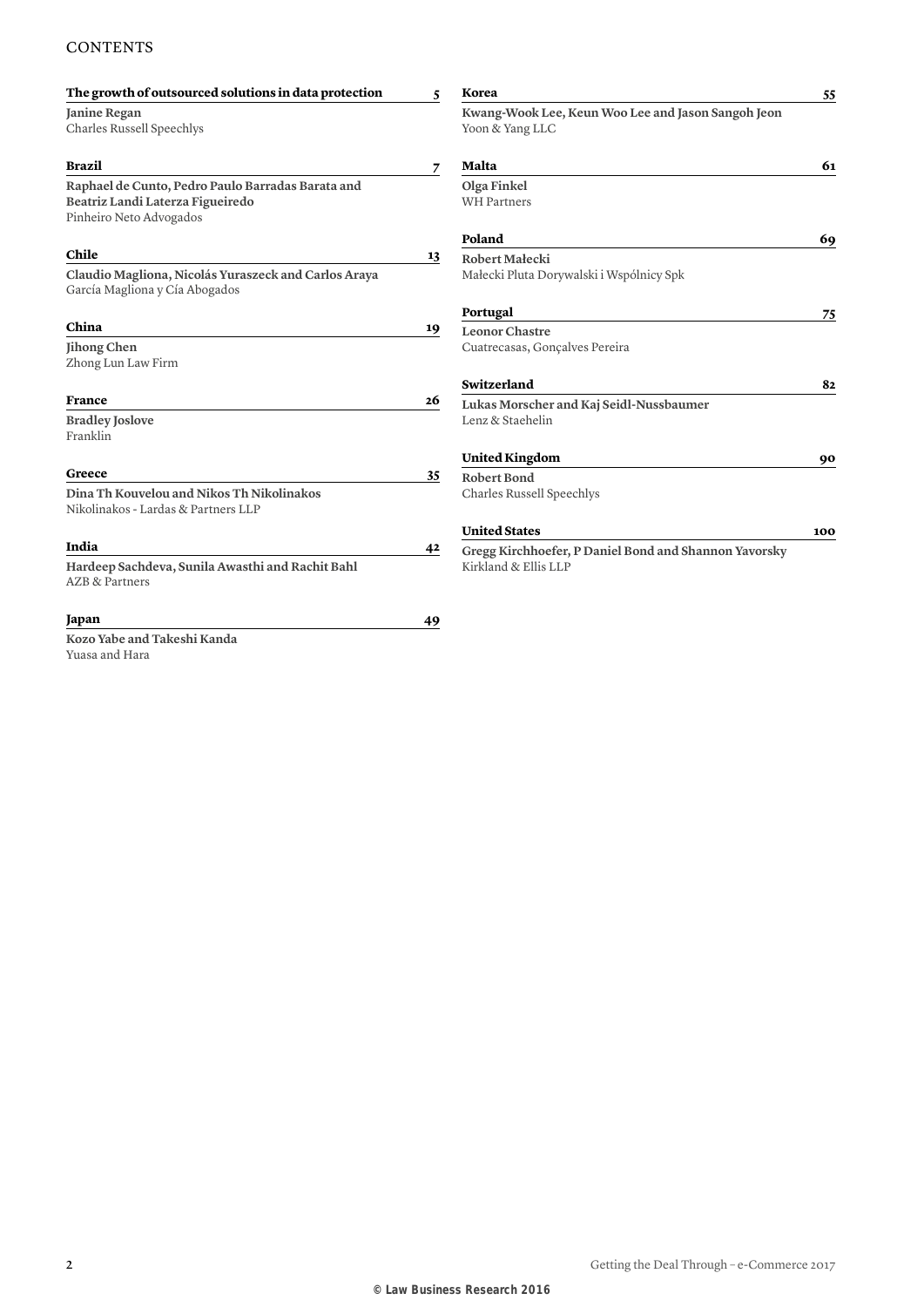# **Poland**

## **Robert Małecki**

**Małecki Pluta Dorywalski i Wspólnicy Spk**

#### **General**

#### **1 How can the government's attitude and approach to internet issues best be described?**

The Polish government strongly appreciates the importance of the internet. The significance of the internet, computerisation and digitisation has been emphasised by the creation in 2011 of a new ministry, the Ministry of Digitalisation, dealing with, inter alia, e-administration, information society and telecommunications.

#### **Legislation**

#### **2 What legislation governs business on the internet?**

The following acts regulate business on the internet:

- the Civil and Criminal Codes;
- Act of 18 July 2002 on the Electronic Provision of Services (AEPS);
- the E-Signatures Act of 18 September 2001 (AES);
- the Personal Data Protection Act of 29 August 1997 (APDP);
- the Copyright and Neighbouring Rights Act of 4 February 1994 (the Copyright Act);
- the Telecommunications Law Act of 16 July 2004 (TLA);
- the Consumer Rights Act of 30 May 2014 (CRA); and
- the Act of 5 July 2002 on the Protection of Certain Electronically Provided Services based on, or consisting of, Conditional Access.

#### **Regulatory bodies**

#### **3 Which regulatory bodies are responsible for the regulation of e-commerce, data protection and internet access tariffs and charges?**

These are matters for the president of the Electronic Communications Office (ECO) and Inspector General of Personal Data Protection. The president of ECO is the regulatory authority for the telecommunications market, supervised by the Minister of Digitisation. The president of ECO may, inter alia, impose financial penalties for breaches of the TLA and failure to observe its decisions. The Inspector General of Data Protection supervises personal data processing procedures and is authorised, inter alia, to impose administrative fines as coercion measures for breach of the APDP and failure to observe its decisions. The Scientific and Academic Computer Network (NASK) is a research institute responsible for the toplevel '.pl' domain.

#### **Jurisdiction**

**4 What tests or rules are applied by the courts to determine the jurisdiction for internet-related transactions or disputes in cases where the defendant is resident or provides goods or services from outside the jurisdiction?**

The general principles referring to civil proceedings apply in such a case. In particular, the Lugano Convention on jurisdiction and the recognition and enforcement of judgments in civil and commercial matters of 30 October 2007 and European Parliament and Council Regulation (EC) No. 1215/2012 of 12 December 2012 on jurisdiction and the recognition and enforcement of judgments in civil and commercial matters are of paramount importance.

If at least one of the parties is a resident of an EU member state, or of a country that is a party to the above-mentioned Lugano Convention, the parties may agree that a court in a particular member state shall have jurisdiction. Otherwise, persons resident in an EU member state should be sued before the courts of that member state, irrespective of their citizenship. In the case of a legal person, under the above-mentioned regulation the location of its registered office will determine the appropriate court, or alternatively the place of its main governing body or business activity. The claim may also be brought before a court where the obligation was or was to be performed.

As to agreements with consumers, the consumer may initiate proceedings against a legal person or an individual conducting business activity before the court having jurisdiction over its registered office or the place of the consumer's residence. Actions against a consumer may be taken by legal persons or individuals conducting business activity only in courts of the country where the consumer is resident.

If none of the aforementioned acts applies and there are no applicable bilateral agreements, the provisions of the Civil Procedure Code (CPC) apply. The parties may submit specific cases to the Polish courts, unless foreign courts have exclusive jurisdiction. The parties may also submit a given case to arbitration courts. In any case, Polish courts have jurisdiction if a contractual obligation was, is or was to be performed in Poland, the defendant is resident or has its registered office in Poland or the delict was committed in Poland. The place of performance of an obligation is not defined in the CPC: the Polish Supreme Court has ruled that the applicable material foreign law is to be respected when deciding on the place of performance of a given obligation. The same applies to the determination of the place of commitment of a delict. As regards contracts concluded by consumers, Polish courts have jurisdiction even though the other party, being a business entity, has its registered office abroad, if a consumer undertook the steps necessary for the conclusion of a given contract in Poland. Hence, if a consumer makes its declaration of intent in Poland, Polish courts will have jurisdiction even if the contract has not been concluded in Poland.

#### **Contracting on the internet**

#### **5 Is it possible to form and conclude contracts electronically? If so, how are contracts formed on the internet? Explain whether 'click wrap' contracts are enforceable, and if so, what requirements need to be met?**

Yes, it is possible. In the case of contracts formed electronically offline (email), an offer made electronically shall be deemed to have been made to the other person at the moment of its introduction to a means of electronic communication in a way that enabled that person to learn of its content.

In the case of a contract formed electronically online, an offer made electronically is binding for the offeror if the other party confirms its receipt without delay. This rule does not apply to contracts concluded by email and other means of individual long-distance communication. In business-to-business relationships the parties may agree on the exclusion of this rule as well. A party entering into a 'click wrap' contract should be provided with the terms and conditions of the vendor's contract. Moreover, the party that is a business entity should provide the other contracting party, inter alia, with information about technical acts covered by the execution of the agreement, the legal effects of confirmation of the receipt of the offer and the languages in which the agreement may be concluded. If the contract is formed by email or another means of individual electronic long-distance communication, the general provisions of the Civil Code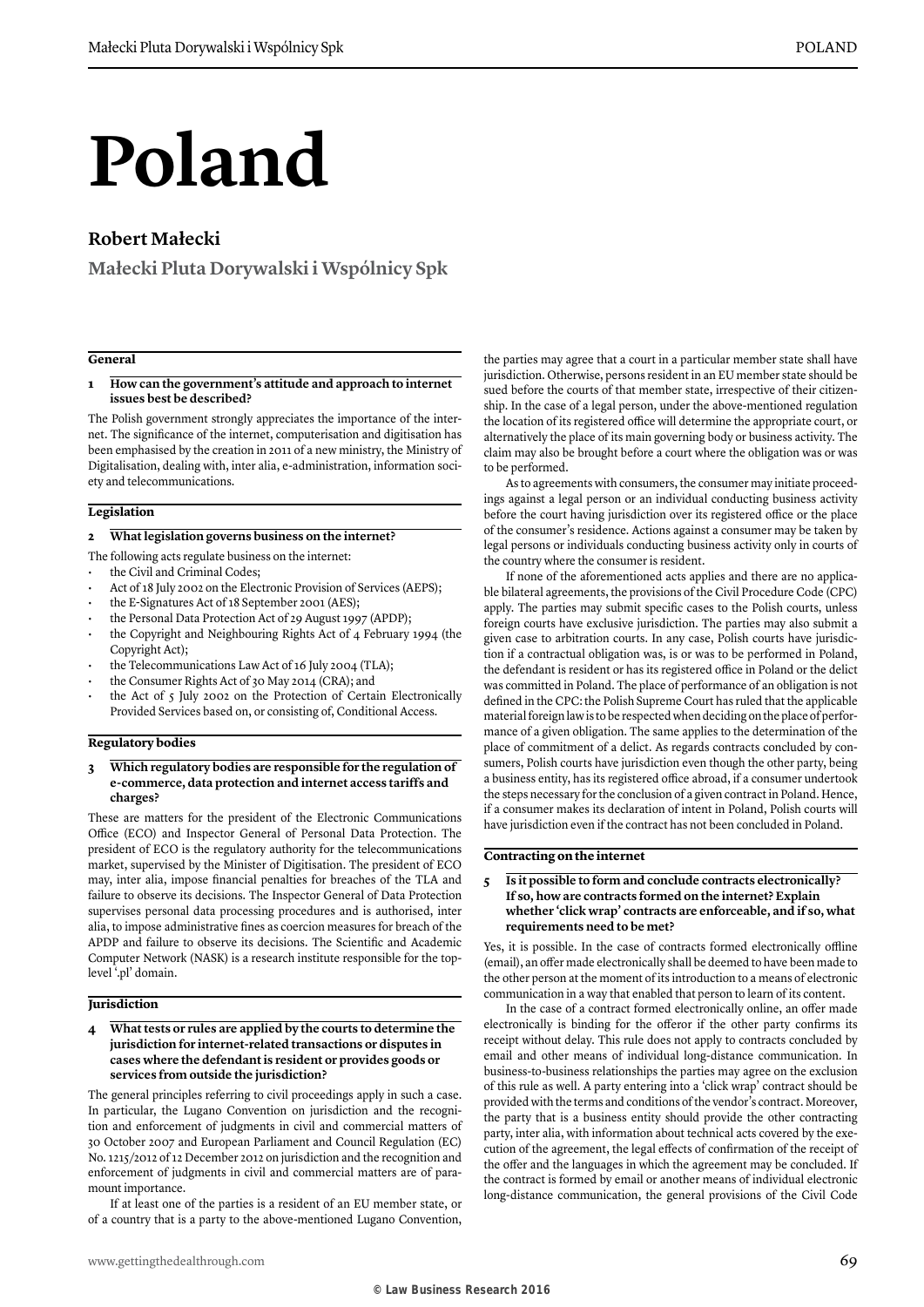shall apply. In business-to-consumer (B2C) contracts, the business entity should also meet the additional conditions stipulated by the CRA.

According to the CRA, in business-to-consumer 'click wrap' contracts the entrepreneur is required to ensure that the consumer is fully aware of the obligation to make a payment after making an order under pain of the contract being regarded as unconcluded. If an order is made by clicking a particular 'button' on a website such a 'button' should be described in a manner stipulated in the CRA. Moreover, the entrepreneur is obliged to ensure that the consumer is provided at the last moment before making an order with, inter alia, information on the main features of the product sold, price, extra fees (for example, fees for transport, mail service, other) or term of the agreement. The extra fees may be agreed upon by the consumer only by applying an 'opt in' option. Applying an 'opt out' option with regard to any extra fees releases the consumer from the obligation to pay for such fees. The entrepreneur is also obliged to provide the consumer with a confirmation of the conclusion of the contract at latest before the moment of providing the service or at the moment of providing a good. Such confirmation should be provided in a form of a durable data carrier which may be, for example, an email or a CD. Providing telecommunications services was made possible exclusively under a written agreement under the TLA. Since 21 January 2013 it has also been possible to provide such services under an electronically concluded agreement. The duration of an agreement for a specified period of time concluded with a particular consumer for the first time may not exceed 24 months.

#### **6 Are there any particular laws that govern contracting on the internet? Do these distinguish between business-toconsumer and business-to-business contracts?**

The general provisions of the Civil Code, the AES and the AEPS also apply to internet contracts. B2C contracts are subject to provisions of the Civil Code and the CRA.

#### **7 How does the law recognise or define digital or e-signatures?**

Under the AES, an e-signature is data in an electronic format which, together with other data to which it has been attached or to which it is logically related, identifies the signatory. The Act further defines an advanced e-signature as being an e-signature ascribed solely to the person appending the signature, who controls the data exclusively using secure equipment, and is linked to the data to which it was attached in such a way that any further change to that data is made apparent.

#### **8 Are there any data retention or software legacy requirements in relation to the formation of electronic contracts?**

The Civil Code makes no such provision, but retention of such data is always in the interests of the contracting party in order to produce evidence in any subsequent proceedings.

Article 180(a) of the TLA requires public telecommunications operators or providers of publicly accessible telecommunications services to retain the transmission and localisation data generated or processed by those entities within the territory of Poland for 12 months and to make such data accessible to the competent authorities, including courts and prosecutors, on the basis regulated by special acts. These data do not relate to the content of contracts; they just confirm internet activity (time of login, IP number, etc). However the Court of Justice of the European Union stated in its judgment of 8 April 2014 that Directive No. 2006/24/EC, being the basis for introducing data retention provisions into the TLA, is invalid as it interferes with the right to respect social life and the right to protect personal data. Such a decision may have an impact on the TLA provisions regarding data retention.

#### **Security**

#### **9 What measures must be taken by companies or ISPs to guarantee the security of internet transactions? Is encryption mandatory?**

Under the APDP and AEPS, the data controller – being the data processor, including the service provider rendering electronic services – must take measures to ensure the protection of personal data that are subject to processing. The Regulation of the Minister of Internal Affairs of 29 April 2004 on documentation of personal data processing and technical and organisational requirements that should be met by personal data processing facilities and systems issued under article 39a of the APDP, provides (without prejudice to the rules set forth in the AEPS) most of the requirements for data processors consisting of three security levels – basic, higher and high. In those levels encryption measures are in some cases obligatory. For internet transactions encryption is obligatory as regards data used for verification of the identity of a person performing a transaction via the internet.

In addition, every provider of publicly accessible telecommunications services is obliged to notify the Inspector General of Personal Data Protection on any infringement of personal data and keep a register of infringements of personal data.

#### **10 As regards encrypted communications, can any authorities require private keys to be made available? Are certification authorities permitted? Are they regulated and are there any laws as to their liability?**

Under the AES, a business entity as defined in the Act on the Freedom in Conducting Business Activities of 2 July 2004 (AFCBA) may provide certification services. No permit or licence is necessary, however only an entity entered into the register kept by the Minister of the Economy may issue a qualified certificate. Such services may also be provided by the National Bank of Poland and public authority bodies, but only for their own use or in favour of other public authority bodies.

Pursuant to article 11(3) of the AES, no liability is incurred for any damage resulting from false data entered in the certificate at the request of the person appending the e-signature.

Providers are liable to recipients for the non-performance or improper performance of their obligations unless the resulting damage was caused by circumstances for which they are not liable and which could not have been prevented by exercising due care. Qualified certification providers are subject to compulsory liability insurance.

Data for appending the e-signature (a private key) are only available to the person appending the signature, and there is no obligation requiring this person to disclose them. Additionally, other information related to the provision of certification services, including data used for verification of the authenticity of the signature and of the person (a public key) is confidential. However, it may be required by a court or a prosecutor if such information is connected with the pending proceedings, by state authorities when supervising the entities providing certification services and by other authorities empowered by separate acts.

#### **Domain names**

#### **11 What procedures are in place to regulate the licensing of domain names? Is it possible to register a country-specific domain name without being a resident in the country?**

These matters are subject to the regulations of the registration body, NASK. In order to register a domain the interested party contracts with NASK. This interested party has to declare that the data it submits to NASK is accurate and that the submission of the offer and the performance of the contract does not infringe any third party's rights or the law. NASK does not examine whether by entering into or performing the contract the subscriber has infringed the third party's rights or the law. However, a final and binding judgment stating that a subscriber has infringed third-party rights may constitute grounds to terminate the contract. The interested party may also contract with private entities being NASK partners.

Moreover, depending on the particular matter, provisions concerning trademark protection, the Combating of Unfair Competition Act of 16 April 1993 (ACUC), copyright law and provisions of the Civil Code will apply. It is possible to register domain names without being resident in Poland.

#### **12 Do domain names confer any additional rights beyond the rights that naturally vest in the domain name?**

Generally domain names confer no additional rights, as registration of a domain means only that others may not hold this domain as their own. The 'first come, first served' principle applies in domain registration. Industrial property law permits the registration of a domain as a trademark after the completion of specific formalities. However, use of a similar domain may constitute an act of unfair competition, especially where there is a risk that consumers will be misled as to the identity of the business holding the given domain.

#### **13 Will ownership of a trademark assist in challenging a 'pirate' registration of a similar domain name?**

Trademark holders may sue a third party that is infringing their rights by using the domain name. Holders may demand that such use is stopped, as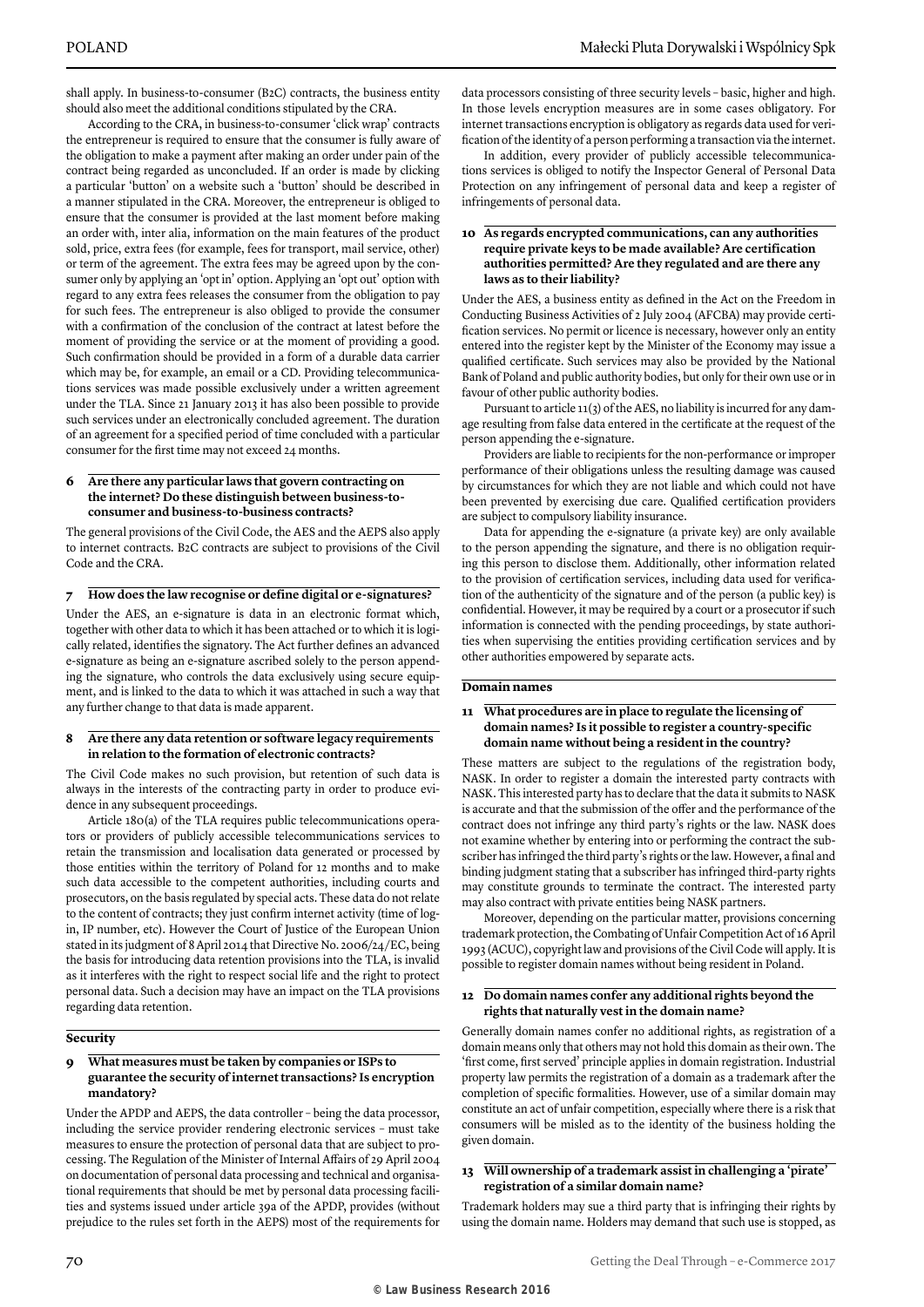well as demand a reimbursement of profits gained by its use or the award of damages; a court may also order the defendant to pay a sum of money for charitable purposes. These claims can also be made against a person using a registered trademark as an internet domain.

#### **Advertising**

#### **14 What rules govern advertising on the internet?**

Advertising on the internet is not expressly regulated by Polish law. Therefore the general rules concerning advertising apply (ie, provisions of the ACUC, AEPS and regulations for the protection of incorporeal interests in intellectual property). In specific situations, the Press Law Act of 26 January 1984, the Gambling Act of 19 November 2009 and the Radio and Television Law Act of 29 December 1992 apply. In 2006 the Union of Associations Advertising Council was established, which is a self-regulatory body that oversees the practices of the advertising industry including entities that use the internet as a tool for advertising. The association adopted an Advertising Code of Ethics, which settles rules on advertising that protect the recipients as well as the beneficiaries of advertisements. The Advertising Ethics Commission is the body of the association that handles complaints from both consumers and competitors against entities that use advertising contrary to the Advertising Code of Ethics. The membership thereto is voluntary.

#### **15 How is online advertising defined? Could online editorial content be caught by the rules governing advertising?**

Online advertising is not defined specifically in any legal act. The Radio and Television Law Act sets forth a definition of an advertisement as commercial information originating from a public or private entity in connection to its business or professional activity aiming at the promotion of sales or payable use of products or services as well as auto-promotion. Rules on banned advertising (see question 17) apply to online editorial content when such content may be recognised as advertising.

#### **16 Are there rules against misleading online advertising?**

Under the AEPS, misleading advertising that may affect a client's decision as to purchase a product or a service constitutes an act of unfair competition. When assessing whether an advertisement is misleading all of its elements should be taken into consideration, in particular the quality and quantity of the elements of the good or service advertised, its manner of performance, usability, purpose and possibility of use, repair and conservation as well as the client's behaviour. There are no specific rules on the evidence that has to be kept by advertisers. The burden of proof that the information placed in an advertisement (or on the product) is true when it comes to civil claims under the ACUC lies on the advertiser, which is an exception from the general rule in civil law that the burden of proving a fact lies with the person who draws legal effects from that fact. In other claims connected to advertising, general rules of Civil (CPC) and Criminal codes apply.

#### **17 Are there any products or services that may not be advertised on the internet?**

Banned advertising, including advertising on the internet, includes: advertising contrary to the law, misleading advertisements, unjust comparative advertising, hidden advertising, advertising that invades privacy, spam and advertising of tobacco, alcohol (except for beer), psychotropic and abusive substances, games of chance and medicinal products that do not meet specific requirements.

Certain limitations apply to the advertising of medical services, services rendered by attorneys-at-law, notaries, as well as legal and tax advisers.

Total bans apply to content of a criminal nature, including child pornography, pornography with animals or content provoking crime, racial or ethnic hatred.

The provisions of the AEPS prohibit sending commercial information to natural persons that was not requested by them or sent to them without their consent. This restriction does not concern legal persons any more, which means that a company may receive unordered commercial information if it is not spam.

Nevertheless, the new provision of article 172 TLA introduced as of 25 December 2014 states that it is prohibited to use any telecommunication user's device (computers, smartphones, tablets, etc) or automatic system for the purposes of direct marketing (mailing) unless a user consents thereon. This provision protects consumers as well as business entities from receiving unordered marketing information. Failure to comply with the new rule may amount to a financial penalty imposed by the president of the ECO, up to the amount of 3 per cent of the income of the fined entity acquired in the previous calendar year.

#### **18 What is the liability of content providers and parties that merely host the content, such as ISPs? Can any other parties be liable?**

See question 20 as to general rules of liability of content providers, entities providing hosting services and ISPs.

#### **Financial services**

#### **19 Is the advertising or selling of financial services products to consumers or to businesses via the internet regulated, and, if so, by whom and how?**

The sale of financial services products is subject to the AEPS, article 21 of the AFCBA and article 661 of the Civil Code. Service providers must provide the service recipient with information concerning themselves and the contractual procedure.

The CRA applies to consumers, who must be informed by the service provider about, inter alia, the identity of the service provider, the subject matter and conditions of the transaction, risks connected to the financial service (under certain conditions) and the right and method by which to withdraw from the agreement. The consumers' rights outlined in the CRA cannot be excluded or limited by the contract. Advertising of financial services products is subject to the requirements of fair advertising arising from the ACUC and the Act of 23 August 2007 on Counteracting Unfair Commercial Practices. This issue is also subject to regulations of the Polish Financial Supervision Authority.

#### **Defamation**

#### **20 Are ISPs liable for content displayed on their sites?**

A website's content provider or administrator, rather than the ISP, is generally liable for content displayed on the site. However, an ISP may be liable under civil law for any unlawful act as an accomplice of the tortfeasor.

An ISP that renders services consisting of transfer of data within a telecommunication network is not liable for its content if such an ISP is not the initiator of the data transfer, does not select the recipient of the data transfer and does not select or modify the information within the data transfer.

An ISP that renders hosting services (services that consist of making IT system resources available for storing data by the service user) is not liable for the content displayed on the site if it does not have actual knowledge of illegal information or activity, or upon obtaining an official notification or reliable information about the illegality of the given information or activity expeditiously disables access to the information.

#### **21 Can an ISP shut down a web page containing defamatory material without court authorisation?**

If the web page clearly contains defamatory material, then the ISP which renders hosting services may shut it down without incurring liability for damages even without a court order, but after expeditiously informing the content provider of such an intent.

#### **Intellectual property**

#### **22 Can a website owner link to third-party websites without permission?**

Basically, yes. However, Polish law contains no explicit regulation concerning this issue and each case of linking should be considered individually, particularly with respect to the regulations of the Copyright Act and the Industrial Property Law Act of 30 June 2000.

#### **23 Can a website owner use third-party content on its website without permission from the third-party content provider? Could the potential consequences be civil in nature as well as criminal or regulatory?**

Under article 50(3) of the Copyright Act, making a work available to the public when and where the public chooses is one example of the fields of exploitation of the work, and this extends to the internet. The owner of the work rights may use and dispose of such work in all fields of exploitation.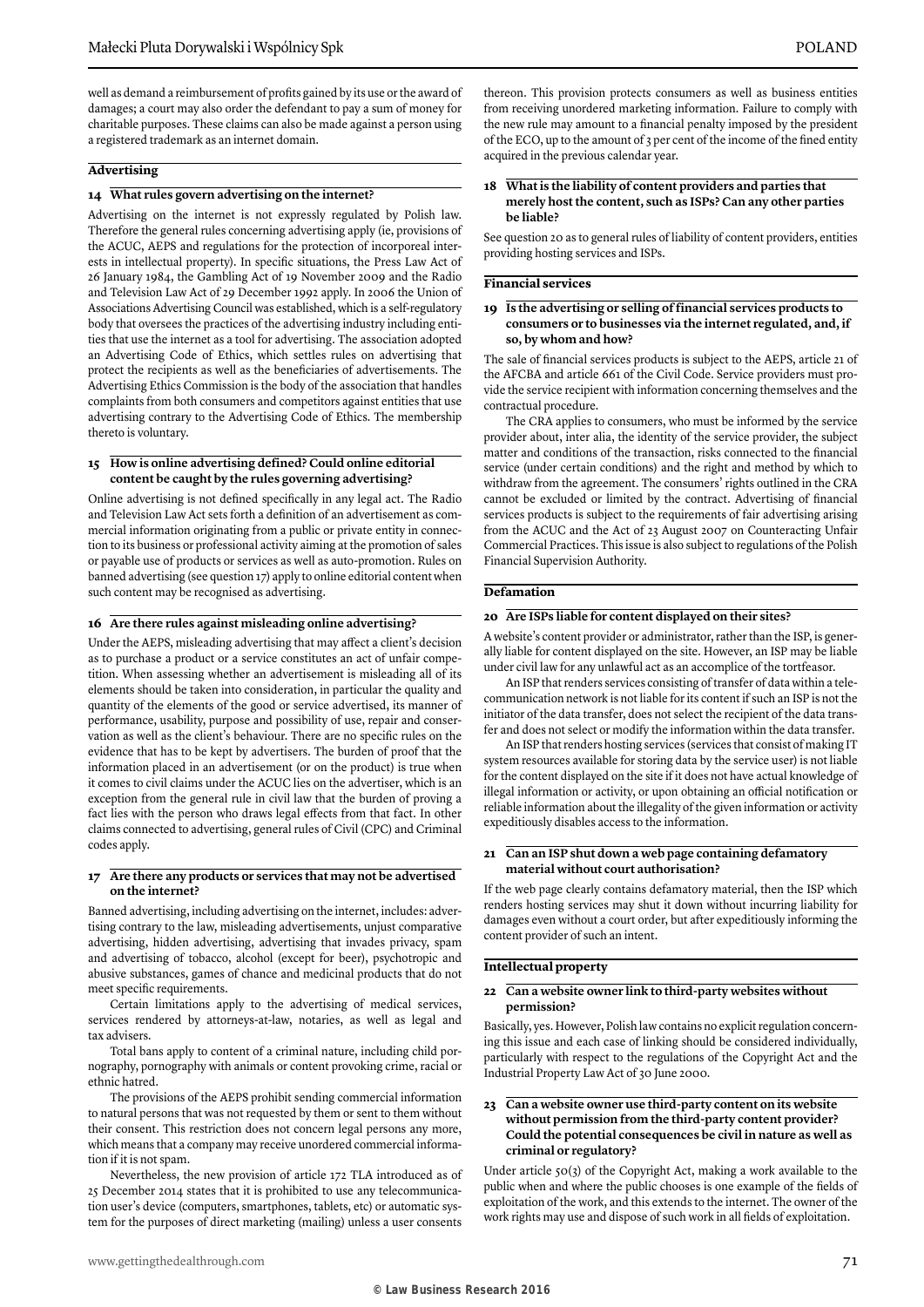The website owner may not display a third party's content that constitutes a work within the meaning of the Copyright Act without the express consent of the owner of the rights to that work.

However, the principles of permitted public use regulated by the provisions of the Copyright Act apply. In specific cases, a work can be used without the express consent of the copyright owner; however, this is without prejudice to his or her right to remuneration, if applicable. The consequences of unlawful use of a work may be of a civil as well as criminal nature under the Copyright Act as well as the Civil and Criminal Codes.

#### **24 Can a website owner exploit the software used for a website by licensing the software to third parties?**

Yes, if the website owner has copyright or licence rights to the software in the relevant exploitation field. If not, the copyright owner's consent is required.

#### **25 Are any liabilities incurred by links to third-party websites?**

Displaying a link to any unlawful content may result in joint liability in law if there was knowledge of the nature of the content. The entity displaying a link may also be liable if the link is classified as unlawful advertising or when the content or form of the link itself is contrary to law. So as not to be held liable, a given entity shall remove a link infringing law as soon as it receives an official or reliable information about the infringement.

#### **26 Is video content online regulated in the same way as TV content or is there a separate regime?**

The Radio and Television Act of 29 December 1992 sets forth different requirements and limitations to TV programme providers rendering their services through the internet as well as through standard means of TV signal transmission. Such entities are obliged to obtain a concession, or in case of programmes provided entirely through the internet, an entry to a special register in order to provide their services. As to misleading or prohibited advertising, or as to the use of works under the Copyright Act, the same rules apply to online TV programmes and online video content that is not a TV programme. Otherwise online video content and TV content are separate regimes.

#### **27 Do authorities have the power to carry out dawn raids and issue freezing injunctions in connection with IP infringement?**

In the Polish jurisdiction, IP addresses in some cases may be recognised as personal data, so in cases of IP infringement a civil procedure or a criminal procedure may be initiated resulting in a dawn raid or a freezing injunction.

#### **28 What civil remedies are available to IP owners? Do they include search orders and freezing injunctions?**

Generally the rights and remedies under the Personal Data Protection Act are applicable thereto (they do not include search orders and freezing injunctions). However, in cases where IP infringement results in civil liability under the general rules of the Civil Code (for example, in cases of the breach of right to privacy, which is one of the personal rights under article 24 of the Civil Code) a freezing injunction may be issued (see also question 38).

#### **Data protection and privacy**

#### **29 How does the law in your jurisdiction define 'personal data'?**

Under article 6 of the APDP, personal data is any information concerning an identified or identifiable natural person. An identifiable natural person is a person who can be identified directly or indirectly, in particular by identity number or by one or more specific factors determining his or her physical, physiological, intellectual, economic, social or cultural features. Information is not regarded as identifying where the identification requires an unreasonable amount of time, cost or manpower.

The APDP also regulates sensitive personal data as data concerning racial or ethnic origin, political opinions, religious or philosophical beliefs, party or trade-union membership, as well as the processing of data concerning health, genetic code, addictions or sex life and data relating to convictions, decisions on penalty, fines and other decisions issued by a court or through administrative proceedings. Processing and revealing those data is prohibited, except where the data subject has given its written consent thereto.

Under the APDP it is acceptable to use anonymisation to make data non-personal.

#### **30 Do parties involved in the processing of personal data, such as website owners, have to register with any regulator to process personal data?**

Pursuant to article 40 of the APDP, the data controller is obliged to notify a data filing system for registration to the Inspector General of Personal Data Protection, with the exclusion of data filing systems, inter alia, processed solely for the purposes of issuing an invoice, a bill or for financial reporting purposes, concerning persons enjoying medical or legal services, containing classified information or processed by particular public organs and others as set forth in article 43 of the APDP. A website owner is also released from the obligation of notifying data filing systems if it appointed a personal data security administrator, unless the data processed are sensitive or personal (such as data on ethnic origin, race, religious beliefs, etc). A data controller is the person who has real control over the processed data, and is not always the website owner.

The prior and explicit consent of the data subject is required for any sale of the data.

#### **31 Could data protection laws and regulatory powers apply to organisations or individuals resident outside of the jurisdiction?**

Subjects having their registered office residing in a third country, or which have their servers located outside the jurisdiction, in cases of the processing of personal data, are obliged to appoint a representative in the Republic of Poland. Foreign subjects enjoy the same protection as national subjects.

#### **32 Is personal data processed on the basis of customer consent or other grounds? What is the commonly adopted mechanism for obtaining customer consent or establishing the other grounds for processing?**

The processing of personal data is based on customer consent. There are no formal requirements for obtaining customer consent, except in the processing of sensitive personal data (written consent). In the case of email and distance marketing in general, there are opt-in and opt-out requirements.

#### **33 May a party involved in the processing of personal data, such as a website provider, sell personal data to third parties, such as personal data about website users?**

In accordance with rules applicable to the processing of personal data, in Poland as well as other countries of the European Union, an unlimited sale of personal data is not allowed. The APDP does not prohibit the trade of personal data. However, the data subject must know about it and agree on the sale of its data. Information about to whom, for what purpose and to what extent the data is going to be transmitted should be communicated in such a way that the interested subject should be able express his or her consent in a conscious way.

To the liability both for the seller and for the buyer, general rules of the Civil and Criminal Codes apply.

#### **34 If a website owner is intending to profile its customer base to carry out targeted advertising on its website or other websites visited by its customers, is this regulated in your jurisdiction?**

Yes, this matter is subject to the provisions of the APDP. In case of any breach of provisions on personal data protection, the Inspector General of Personal Data Protection may act ex officio as well as upon a motion of the person concerned.

 Poland has introduced Directive 2009/136/EC of 25 November 2009 by amending the TLA to provide for an opt-in approach to the use of cookies. The user's consent to the use of cookies is always required, unless the use of cookies is necessary for enabling the use of a specific service explicitly requested by the subscriber or user or for the purpose of carrying out transmission of a communication via the internet. Before giving consent a user must be directly presented with clear and comprehensive information on the purpose and manner of using cookies, as well as on the option of using appropriate settings in its web browser or other application in a manner that disables cookies.

The user may consent to the use of cookies by accepting the aforementioned information presented to him or her by using the appropriate settings of a browser or other application.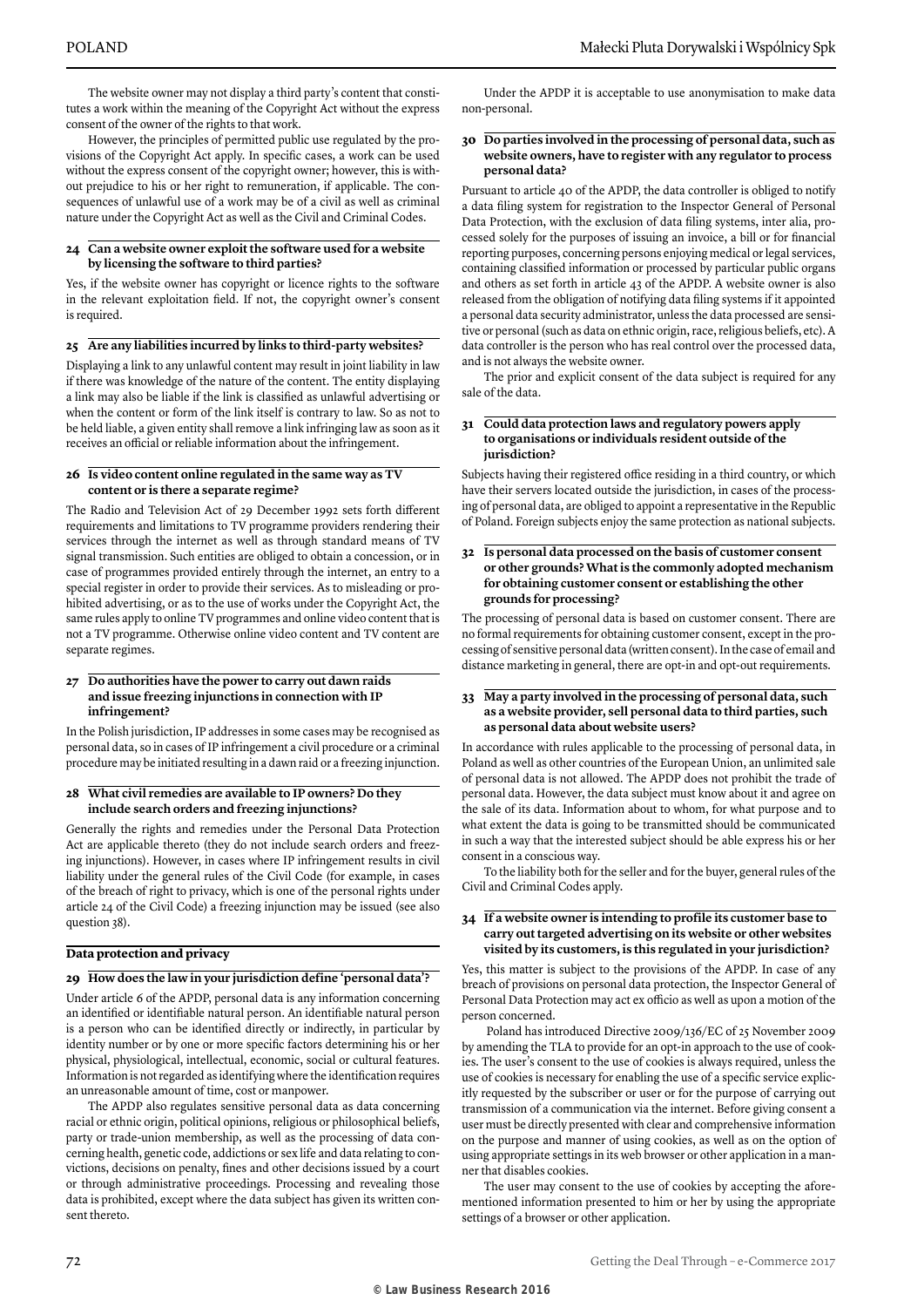Using cookies must not result in any negative effects on the user's software or hardware.

#### **35 Does your jurisdiction have data breach notification laws?**

Yes, this matter is subject to the provisions of the APDP. In case of any breach of provisions on personal data protection, the Inspector General of Personal Data Protection may act ex officio as well as upon a motion of the person concerned. A data breach carries a penalty of a fine, penalty of restriction of liberty or deprivation of liberty for up to two years.

#### **36 Does your jurisdiction recognise or regulate the 'right to be forgotten'?**

The right to remove all entries displayed in the contents of a web search engine is not regulated in our jurisdiction. This right has been recognised in the sentence of the Court of Justice of the European Union of 13 May 2014  $(C-131/12)$ .

#### **37 What regulations and guidance are there for email and other distance marketing?**

Email and distance marketing in general is regulated in the APDP, AEPS and the TLA.

Unsolicited marketing is not allowed. Email marketing relies on 'permission marketing'. A legal subject, which intends to send a newsletter or perform mailing has to ask the potential receiver for permission.

#### **38 What rights and remedies do individuals have in relation to the processing of their personal data? Are these rights limited to citizens or do they extend to foreign individuals?**

Generally the rights and remedies are regulated under article 32 of the APDP. Individuals have the right to control the processing of their personal data contained in the filing systems, especially to demand the data to be completed, updated, rectified, temporarily or permanently suspended or erased, in case they are not complete, outdated, untrue or collected in violation of the act, or in case they are no longer required for the purpose for which they have been collected.

In some cases unlawful personal data processing may also result in criminal responsibility or administrative fines under the APDP as well as civil responsibility under the general rules of the Civil Code.

These rights apply to citizens as well as foreign individuals.

#### **Taxation**

#### **39 Is the sale of online products subject to taxation?**

Yes, but the sale of products over the internet is not subject to separate tax provisions; online sales are subject to taxation on the same terms as ordinary sales. The issue is regulated by the Income Tax Acts, the Act on VAT and the Act on Civil Law Transactions. Within VAT taxation the Mini One-Stop Shop procedure is applicable to declare the VAT on online services provided to consumers.

#### **40 What tax liabilities ensue from placing servers outside operators' home jurisdictions? Does the placing of servers within a jurisdiction by a company incorporated outside the jurisdiction expose that company to local taxes?**

Regarding income tax, in certain circumstances this may result in the taxpayer having a permanent establishment in the given country and may result in liability for payment of income tax in that country on income generated in connection with the existence of such permanent establishment.

Placing a server in Poland does not influence VAT taxation on sales transactions. The nature of the transaction and the VAT taxation status of the purchaser are crucial to determine VAT liability.

#### **41 When and where should companies register for VAT or other sales taxes? How are domestic internet sales taxed?**

The place of registration should be the tax office competent for the company's registered office or principal place of business. Registration should be effected upon the commencement of business activities.

Internet sales are subject to general VAT rates applicable in Poland: the principal rate is 23 per cent and the reduced rate for some goods and services is 8 per cent. Certain goods and services are not subject to VAT (for further information, see question 39).

**42 If an offshore company is used to supply goods over the internet, how will returns be treated for tax purposes? What transfer-pricing problems might arise from customers returning goods to an onshore retail outlet of an offshore company set up to supply the goods?** 

The return of goods supplied over the internet is not subject to any particular tax provisions and should be settled according to general income tax and VAT procedures.

The taxation issues related to transfer-pricing provisions are not specifically regulated because of their internet character.

#### **Gambling**

#### **43 Is it permissible to operate an online betting or gaming business from the jurisdiction?**

This issue is regulated by the Gambling Act of 19 November 2009. According to its provisions, cylindrical games, card games, dice games and games on gaming machines may be provided only in physical casinos and bingo rooms. Organising online games of chance or online games on gaming machines is expressly prohibited. Operating an online mutual betting business is allowed but requires a licence. It is worth noting that in business-to-consumer contracts that concern gambling, the consumer does not enjoy the additional protection provided for in the CRA. The above mentioned issues, especially those concerning online betting and gaming, are currently the subject of ongoing legislation, an amendment is already in parliament.

#### **44 Are residents permitted to use online casinos and betting websites? Is any regulatory consent or age, credit or other verification required?**

Participating in online games of chance or online games on gaming machines is expressly prohibited by the Gambling Act of 19 November 2009. Residents who are at least 18 years old are permitted to use mutual betting websites. However, under article 107 section 2 of the Tax Criminal Code, it is prohibited to participate in a foreign game of chance or a foreign mutual bet within the territory of Poland. Anyone using such a service within Poland commits a tax offence subject to a fine.

#### **Outsourcing**

#### **45 What are the key legal and tax issues relevant in considering the provision of services on an outsourced basis?**

Outsourcing is classified and defined in the Council of Ministers' Regulation of 24 December 2007 on Polish Classification of Business Activity and in the Council of Ministers' Regulation of 29 October 2008 on Polish Classification of Goods and Services (with further amendments). There is no general regulation concerning the provision of services on an outsourced basis.

Special provisions for the banking sector are provided by the Act on Banking Law of 29 August 1997, which determines the conditions and principles that must be met in order to provide services on an outsourced basis. For example, the management and internal audit of a bank cannot be provided via outsourcing.

Tax law does not provide any special regulations on outsourcing. Therefore, the general provisions of Polish tax law are applicable.

#### **46 What are the rights of employees who previously carried out services that have been outsourced? Is there any right to consultation or compensation, do the rules apply to all employees within the jurisdiction?**

If outsourcing leads to the termination of employment contracts, the employer hires more than 20 people and a specific group of employees is made redundant, then under the Act of 13 March 2003 on Special Principles of Terminating Employment with Employees for Reasons Not Related to the Employees, the employer shall consult the trade union over such dismissals and is liable to make severance payments. However, this rule is applicable only where a trade union operates at the employing establishment.

In accordance with the Act of 7 April 2006 on Informing and Consulting Employees, if the employer hires at least 50 people, it shall inform and consult the employees' council on issues related to changes in the structure and operation of the business before using an outsourced company.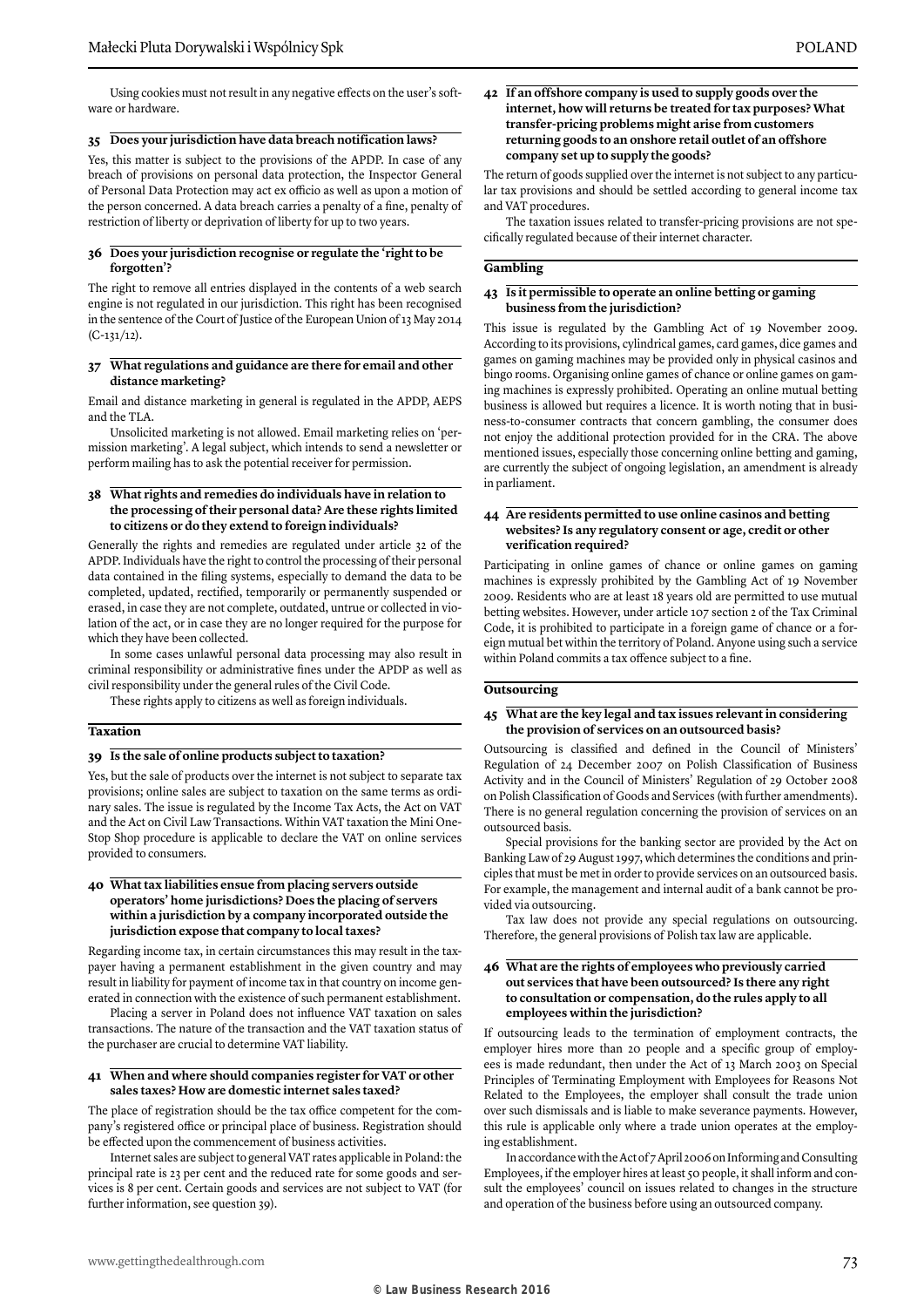#### **Update and trends**

The amendment to the Act on Protection of Competition and Consumers came into force as of 17 April 2016. The main goal thereof is to extend the protection of consumers by prohibiting the use of prohibited contract terms in the patterns of contracts concluded with consumers. From now on, the President of the Office of Competition and Consumer Protection will classify and prohibit the further use of abusive clauses in standard agreements, by way of an administrative decision. What is important from the consumer's point of view is that offering consumers financial services which do not suit their needs, or proposing purchase of services in a manner unsuitable for the nature of those services is prohibited.

#### **Online publishing**

#### **47 When would a website provider be liable for mistakes in information that it provides online? Can it avoid liability?**

The Constitution of Poland, the Civil Code, the Press Law Act as well as international acts of law such as the Convention for the Protection of Human Rights and Fundamental Freedoms, provide for the right of freedom of speech as long as it is not prohibited by law. A website provider (being a content provider) is liable for the information displayed online under the general principles of the Civil and Criminal Codes or for infringement of other rights (eg, intellectual property rights or APDP). The content provider may be liable for publishing erroneous information on a website if the information infringes personal rights, causes damage or is in any other manner unlawful, and guilt for the unlawful result of publishing such information may be attributed to the content provider. The general principles of liability refer also to press published online. The author, editor, publisher and other persons that procure publishing of information are liable for the effects of publishing thereof.

The chief editor is obliged to publish a correction of inaccurate or untrue information within three days of receiving a motion of a person or entity. Business entities selling products via the internet may be liable for physical and legal defects of the goods sold to consumers and business entities. If the goods do not conform with the information provided to the contracting party the business entity may be obliged to replace the good or repair it, or either return the part of the price proportional to the extent of the defect or return the whole price paid by the contracting party if it withdraws from the contract. Business entities selling products via the internet may also bear civil or criminal liability for publishing misleading information on their services or products or providing false advertising.

#### **48 If a website provider includes databases on its site, can it stop other people from using or reproducing data from those databases?**

The Databases Protection Act of 27 July 2001 applies. A website provider that has a right to a database may prohibit unauthorised third parties from the total or partial use of such a database.

However, it is permitted to use part of a database made available on a website, which is not substantial qualitatively or quantitatively. Moreover, such use should not infringe the normal use of the database or harm the interests of its owner.

In any event, use of the database is permitted if the third party uses it for didactic or research purposes and identifies the source, or if such use is justified for a non-commercial goal, or for internal security and court or administrative proceedings. Nevertheless, recurring and systematic downloading or secondary use of the database is not permitted if this is contrary to normal use and results in unjustified violation of the owner's interests.

If the database can be regarded as a work according to the provisions of copyright law, the Copyright Act will additionally apply.



Ul Świętojerska 5/7 00-236 Warsaw Poland

#### **Robert Małecki rmalecki@mpd.com.pl**

Tel: +48 22 828 14 60 Fax: +48 22 827 04 63 www.mpd.com.pl